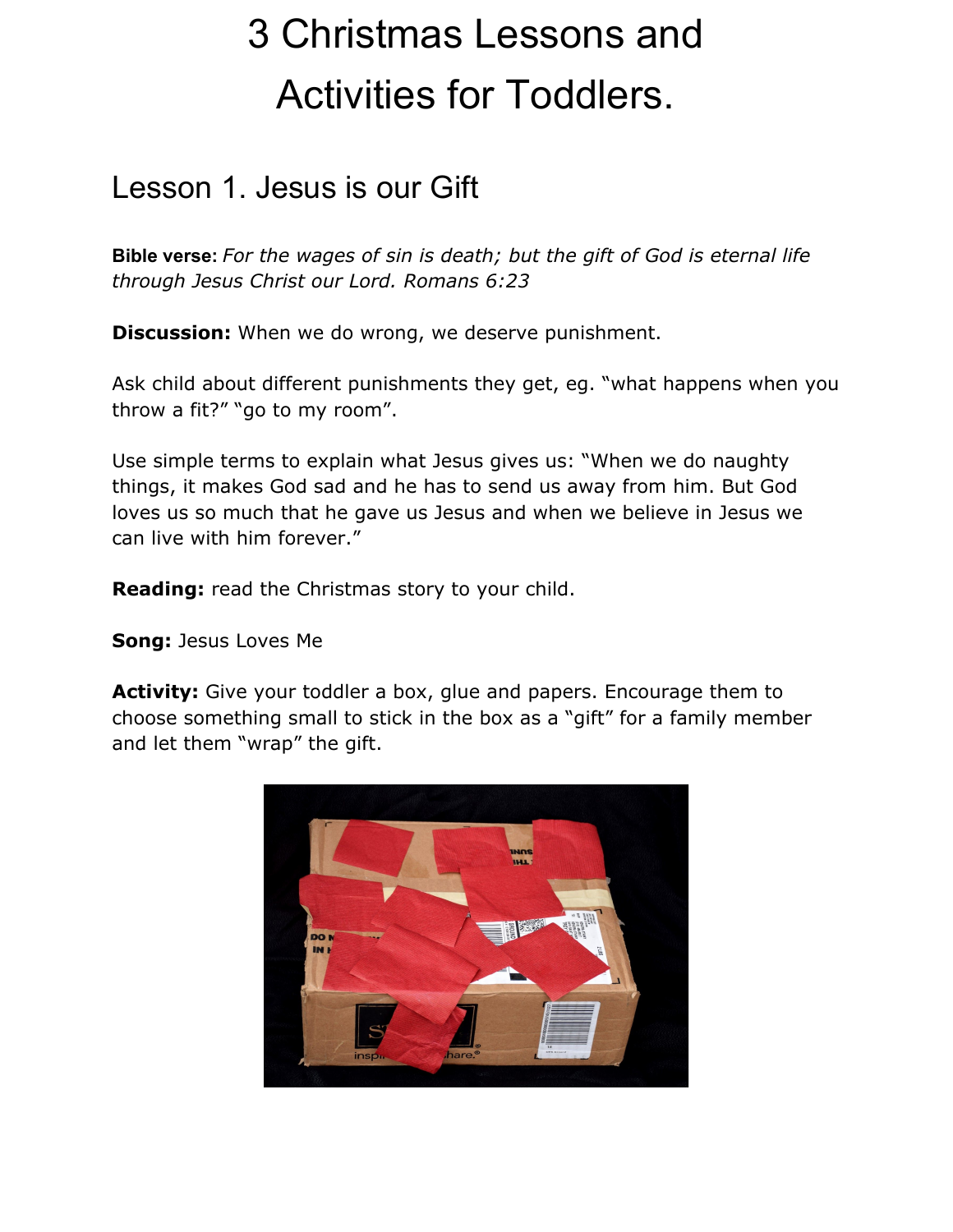#### Lesson 2. Angels Brought the Good News

**Bible verse:** *And the angel said unto them, Fear not: for, behold, I bring you good tidings of great joy, which shall be to all people. Luke 2:10*

**Discussion:** What are angels?

Angels are God's helpers. They look out for us, carry our prayers to God and sometimes bring us messages from God.

When Jesus was born, angels brought the good news of God's gift to us to the shepherds.

**Read:** The Christmas Story, same book as lesson 1 or different book if you have more than one Christmas story books.

**Song:** Angels we Have Heard on High



**Activity:** Make paper bag angels.

Supplies: Small white paper bag, 5 white coffee filters, white paper crinkles, gold ribbon and markers.

Instructions: Fold 2 of the coffee filters in fourths and glue to the sides of bag to make wings.

Fold the other 3 coffee filters in fourths and fold the center point down. Glue to front of bag to make skirts.

Glue paper crinkles to the top of bag for hair, and wrap the ribbon around the top for a halo.

Use markers to draw a face on your angel.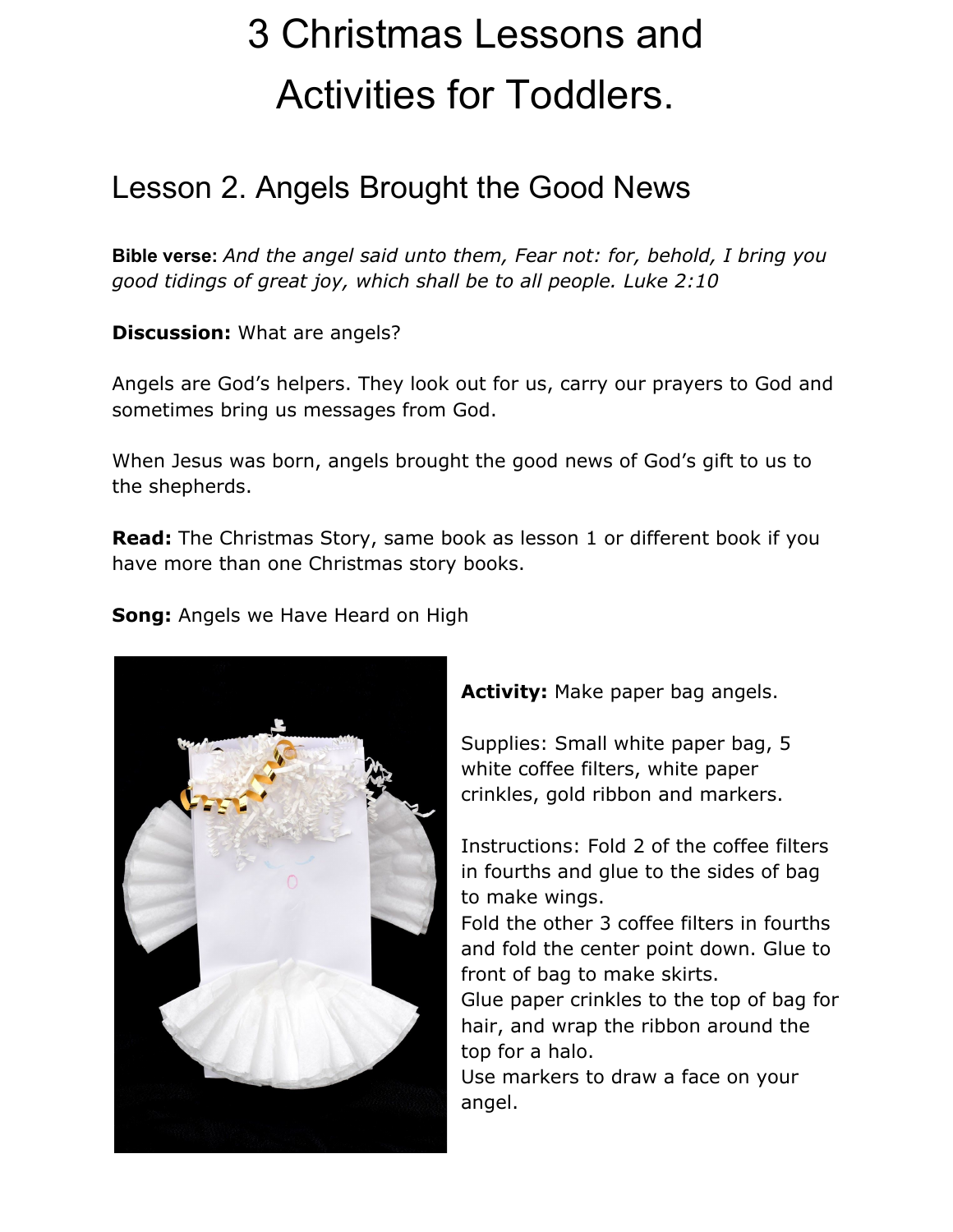#### Lesson 3: Searching for Jesus

**Bible verse:** *As the angels were gone away from them into heaven, the shepherds said one to another, Let us now go even unto Bethlehem, and see this thing which is come to pass, which the Lord hath made known unto us. And they came with haste, and found Mary, and Joseph, and the babe lying in a manger. Luke 2:15-16*

**Discussion:** What does "with haste" mean? It means, quickly or fast. Why do you think the shepherds went quickly? Maybe because they were excited? The shepherds knew that Jesus is our gift and they wanted to see this gift so they went to find him.

What about us? Do we want to find Jesus? Where can we find him? (In our hearts, God's word, etc)

**Read:** Shepherd on the Search

**Song:** Away in a Manger

**Activity:** Play a little game of hide and seek with your child.



Tell your child that the shepherd (from Shepherd on the Search book) is going to look for Jesus. Then hide the shepherd in strategic places and have your child find him. When your child finds the shepherd, discuss why the shepherd was looking in that spot for baby Jesus.

#### **Example Hiding Spots:**

The Bible - We find Jesus when we read God's word. Near gifts - Jesus was our perfect gift. Inside your shirt near your heart - Jesus lives in your heart. Near a baby or your child - Jesus loves little children Near a plant or flower - Jesus (God) created all things. In a favorite blankie - Jesus's love is like a warm blanket wrapped around us. End the game with the Shepherd by your manger scene and finding the baby Jesus.